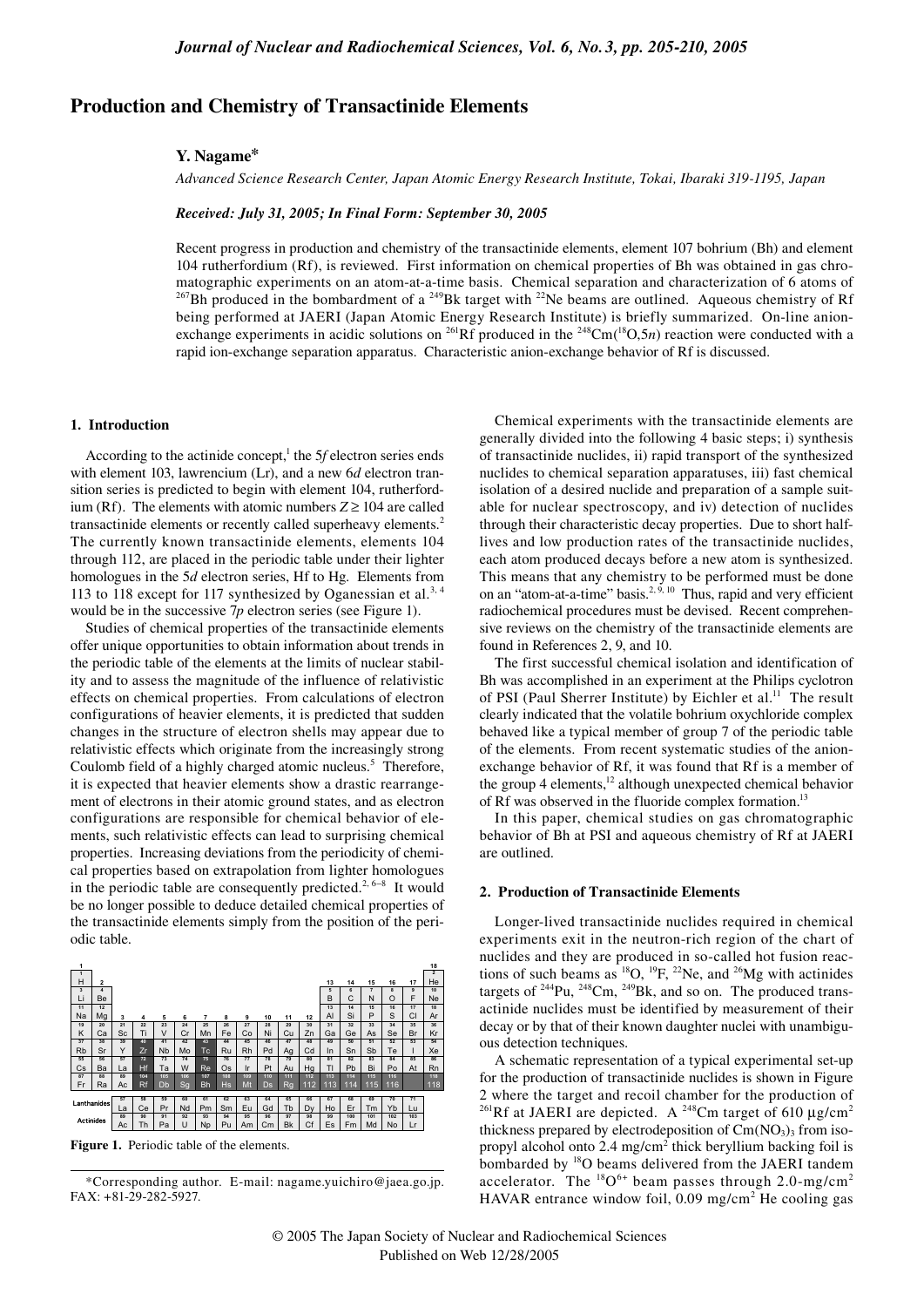

**Figure 2.** Schematic diagram of a target recoil chamber arrangement with a gas-jet system.

and the beryllium target backing, and it finally enters the 248Cm target material. The reaction products recoiling out of the target are thermalized in a volume of He gas ( $\approx$  1 bar) which is loaded with potassium chloride (KCl) aerosols generated by sublimation from the surface of KCl powder at 640 ˚C. The products attached to the aerosols are swept out of the recoil chamber with the He gas flow (2.0 L/min) and are transported through a Teflon-capillary (length 20 m, inner diameter 2.0 mm) by a He/KCl gas-jet system to a chemistry laboratory.

The reactions and the expected production rates of the transactinide nuclides used for chemical studies are summarized in Table 1. Assuming the typical values of 800  $\mu$ g/cm<sup>2</sup> for the target thickness and the beam intensity of  $3 \times 10^{12}$  s<sup>-1</sup>, one can anticipate the production rates, for example, to be 4 atoms per minute for Rf and a 1 atom per hour for Bh.

#### **3. Gas-phase Chemistry of Element 107, Bohrium (Bh)**

Figure 3 shows the schematic of the experiment for the gasphase chemistry of Bh.<sup>11</sup> A target of 670  $\mu$ g/cm<sup>2 249</sup>Bk covered with a layer of  $159$ Tb (100  $\mu$ g/cm<sup>2</sup>) was bombarded for about 4 weeks with <sup>22</sup>Ne beams at a beam energy of 119 MeV to produce <sup>267</sup>Bh in the reaction <sup>249</sup>Bk(<sup>22</sup>Ne,4*n*). Reaction products recoiling from the target were adsorbed onto the surface of carbon particles in He gas and were then continuously transported with the gas-jet system to the chemistry apparatus OLGA III (On-Line Gas chromatography Apparatus).<sup>20</sup> The aerosol particles were collected on quartz wool inside the reaction oven kept at 1000 °C. A mixture of HCl and  $O_2$  as reactive gas was introduced to form volatile oxychlorides. The chromatographic separation took place downstream in the isothermal temperature section of the quartz column (length 1.5 m, inner diameter 1.5 mm). The retention times of compounds in the column depend mainly on their adsorption interaction with the surface of the column at the isothermal temperature and on the carrier gas velocity. Thus, volatile molecules with a nuclear lifetime longer than the retention time passed through the column, and were subsequently attached to CsCl aerosol particles in Ar gas and transported to the detection system ROMA (ROtating wheel Multidetector Analyzer). The CsCl particles deposited in vacuum on thin foils mounted on the circumference of a stepwise



**Figure 3.** Schematic view of the Bh gas-chromatographic experiment. Courtesy of H. W. Gäggeler.

*T*isothermal: 75 ℃ 150 ℃ 180 ℃ Beam dose:  $1.00 \times 10^{18}$  1.00  $\times 10^{18}$  1.02  $\times 10^{18}$ 

Element



**Figure 4.** Decay chains attributed to the decay of <sup>267</sup>Bh. The observed α-particle and spontaneous fission decay energies and the lifetimes are given. Adapted from Reference 11.

rotating wheel. Every 10 s the collected samples were successively moved between a series of 12 pairs of PIPS (passivated ion-implanted planar silicon) detectors to measure the energy of α-particles and spontaneous fission decay. Measurements were performed at three different isothermal temperatures. Rhenium-186 was simultaneously produced in the reaction 159Tb(22Ne,4*n*), and was served as a yield monitor for the chemical separation process. The overall yield, including transportation of the products with the gas-jet system, chemical yields, and sample preparation in the detection system, was on the average about 16% for <sup>186</sup>Re.<sup>11</sup> The yield of <sup>186</sup>Re was measured with an HPGe γ-ray detector.

The nuclide <sup>267</sup>Bh decays by  $\alpha$ -particle emission to <sup>263</sup>Db, an isotope of element 105, which decays either by spontaneous fission or α-particle emission to <sup>259</sup>Lr. About 180,000 samples were measured throughout the experiment. As shown in Figure 4, four genetically linked decay chains attributed to the decay of

**TABLE 1: Typical Nuclides Used in Chemical Studies of the Transactinide Elements** 

| Atomic number | <b>Nuclide</b> | Half-life         | Nuclear reaction                                 | Production<br>cross section | Production rate*       | Reference |
|---------------|----------------|-------------------|--------------------------------------------------|-----------------------------|------------------------|-----------|
| 104           | $^{261}$ Rf    | 78 s              | <sup>248</sup> Cm( <sup>18</sup> O,5 <i>n</i> )  | 13 <sub>nb</sub>            | $4 \text{ min}^{-1}$   | 14        |
| 105           | $^{262}Db$     | 34 s              | $^{248}$ Cm( $^{19}$ F,5 <i>n</i> )              | $1.3$ nb                    | $0.5 \text{ min}^{-1}$ | 14        |
| 105           | $^{262}Db$     | 34 s              | <sup>249</sup> Bk( <sup>18</sup> O,5 <i>n</i> )  | 6 nb                        | $2 \text{ min}^{-1}$   | 15        |
| 106           | $^{265}$ Sg    | 7.4 s             | <sup>248</sup> Cm( <sup>22</sup> Ne,5 <i>n</i> ) | $0.24$ nb                   | $5 h^{-1}$             | 16        |
| 107           | $^{267}$ Bh    | 17s               | $^{249}Bk(^{22}Ne,4n)$                           | $60$ pb                     | $1 h^{-1}$             | 17        |
| 108           | $^{269}$ Hs    | 14 s              | <sup>248</sup> Cm( <sup>26</sup> Mg,5 <i>n</i> ) | 6 pb                        | $3 d^{-1}$             | 18        |
| 112           | 283112         | $5.1 \text{ min}$ | <sup>238</sup> U( <sup>48</sup> Ca,3 <i>n</i> )  | 3 pb                        | $1.5 d^{-1}$           | 19        |

<sup>\*</sup>Assuming typical values of 800 μg/cm<sup>2</sup> target thickness and 3 × 10<sup>12</sup> s<sup>-1</sup> beam particles. Partly adapted from Reference 10.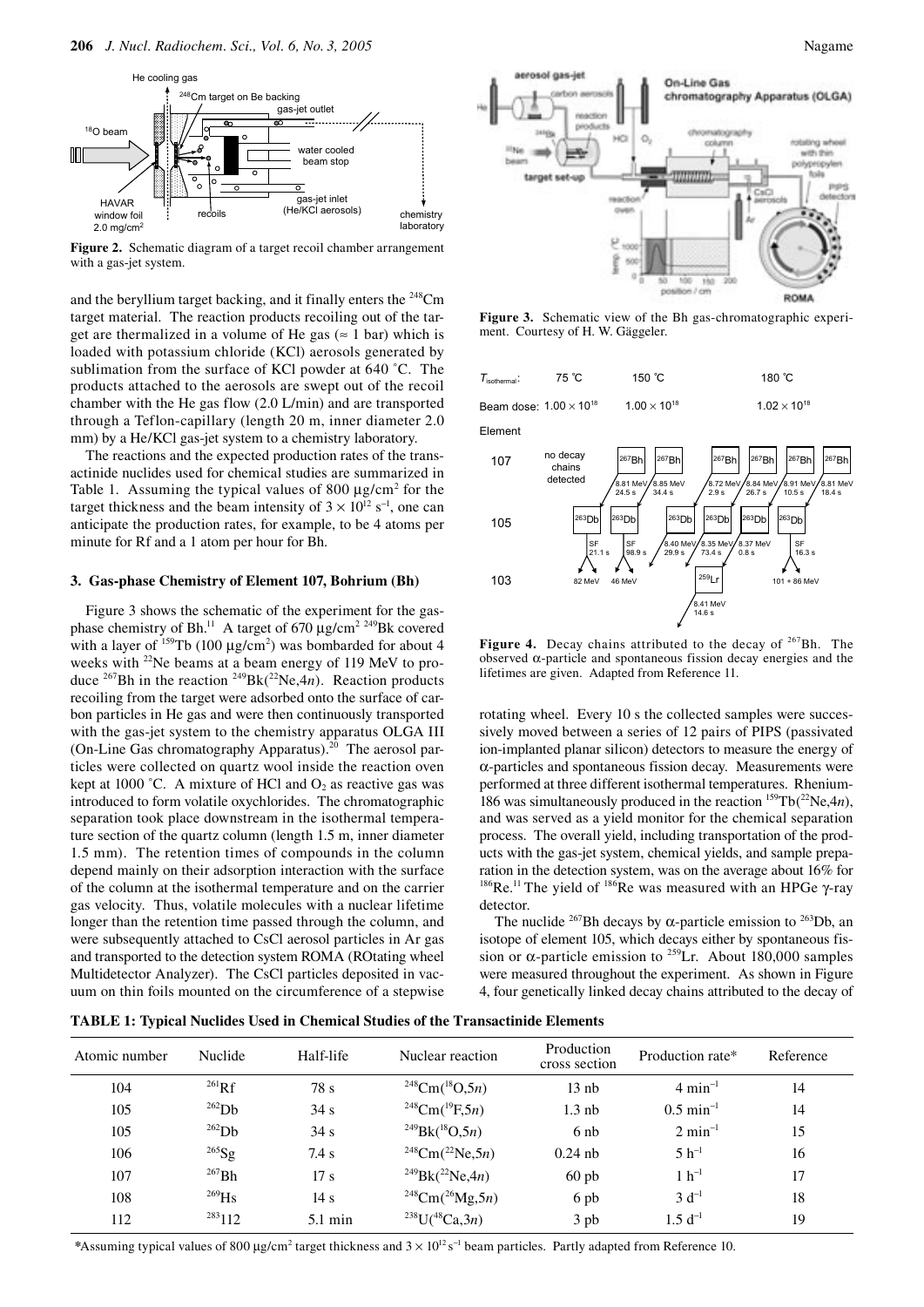

**Figure 5.** Isothermal gas chromatographic behavior of the oxychloride compounds of Bh, Tc, and Re. The solid lines indicate the results of simulations with the microscopic model with the adsorption enthalpies given in the text. The dashed lines represent the calculated relative yield concerning the 68% confidence interval of the standard adsorption enthalpy of BhO<sub>3</sub>Cl from -66 to -88 kJ/mol. Adapted from Reference 11.

 $267$ Bh were detected at an isothermal temperature of 180 °C, while at 150 °C, 2 decay chains were observed and no decay chains were registered at 75 ˚C. A total of 6 atoms were detected during the experiment.<sup>11</sup>

Figure 5 shows the isothermal gas chromatographic behavior of Bh oxychloride, presumably  $BhO_3Cl$ , together with that of the group 7 metal oxychlorides in quartz columns. The data for Tc were obtained using a <sup>252</sup>Cf spontaneous fission source in a separate experiment.<sup>21</sup> The relative yields of BhO<sub>3</sub>Cl after separation with the OLGA device are plotted as a function of isothermal temperatures and are compared with those of  $TcO_3Cl$ and ReO<sub>3</sub>Cl. The relative yield of BhO<sub>3</sub>Cl observed at 180  $^{\circ}$ C was normalized to 100%. Although no  $^{267}BhO_3Cl$  was observed at 75 °C,  $^{169}$ ReO<sub>3</sub>Cl still passed the isothermal part of the column with about 80% of relative yield. From the gas adsorption chromatographic behavior of those molecules, the following enthalpies of adsorption on the column surface were deduced:  $-\Delta H_a^0$  (TcO<sub>3</sub>Cl) = 51 ± 3 kJ/mol,  $-\Delta H_a^0$  (ReO<sub>3</sub>Cl) = 61 ± 3 kJ/ mol, and  $-\Delta H_a^0$  (BhO<sub>3</sub>Cl) = 75<sup>+6</sup><sub>-9</sub> kJ/mol (68% confidence interval).<sup>11</sup> The result clearly indicates that the sequence in volatility is  $TcO_3Cl > ReO_3Cl > BhO_3Cl$ . It is interesting to note that this sequence is consistent with predictions from relativistic densityfunctional calculations for group  $7$  oxychlorides<sup>22</sup> and also from classical extrapolations of periodic trends.<sup>11</sup> This means that the volatile  $BhO_3Cl$  behaves like a typical member of group 7 of the periodic table.<sup>11</sup>

## **4. Aqueous Chemistry of Element 104, Rutherfordium (Rf)**

Ruthefordium-261 ( $T_{1/2}$  = 78 s) was produced at the JAERI tandem accelerator. The mixed target of  $248$ Cm (610 µg/cm<sup>2</sup> in thickness) and Gd (39.3%-enriched  $152$ Gd of 36  $\mu$ g/cm<sup>2</sup> in thickness) prepared by electrodeposition onto 2.4-mg/cm<sup>2</sup> beryllium foil was used for simultaneous production of <sup>261</sup>Rf and 3.24-min <sup>169</sup>Hf via the <sup>248</sup>Cm(<sup>18</sup>O,5*n*) and Gd(<sup>18</sup>O,*xn*) reactions, respectively. Hafnium-169 was served as a monitor of the on-line chemistry experiment. The reaction products recoiling out of the target were transported through a Teflon-capillary to the chemistry laboratory by the He/KCl gas-jet system as mentioned in Section 2. To perform rapid and cyclic anion-exchange experiments with Rf, we employed an apparatus AIDA (**A**utomated **I**on-exchange separation apparatus coupled with the Detection system for Alpha-spectroscopy)<sup>12, 23</sup> that consisted of a modified ARCA (Automated Rapid Chemistry Apparatus),<sup>24</sup> which was a miniaturized computer controlled liquid chromatography system, and an automated on-line α-particle detection system. AIDA enables us to perform cyclic discontinuous column chromatographic separation of short-lived nuclides in



**Figure 6.** Schematic drawing of AIDA (**A**utomated **I**on-exchange separation apparatus coupled with the **D**etection system for **A**lpha spectroscopy). Adapted from Reference 23.

aqueous solutions and automated detection of  $\alpha$ -particles within a typical cycle of  $1-2$  min. A schematic drawing of AIDA is given in Figure 6. There are two column magazines, each containing 20 micro columns. On-line anion-exchange experiments on Rf together with the group 4 elements Zr and Hf in acidic solutions, HCl,  $HNO<sub>3</sub>$ , and HF, were conducted with AIDA. The adsorption behavior of Rf as a function of the acid concentration was systematically studied.<sup>12,13</sup> Quite recently, an elution curve of Rf has been obtained for the first time in anion-exchange chromatography on an atom-at-a-time basis. $<sup>2</sup>$ </sup>

In the following, the experimental procedures and the result on the anion-exchange behavior of Rf in HCl solution are summarized. The reaction products continuously transported through the He/KCl gas-jet system deposited on a collection site of AIDA. After collection for 125 s, the site was mechanically moved on the top of one of the micro columns, where the products were dissolved with 170  $\mu$ L of hot ( $\approx 80$  °C) 11.5 M HCl and then fed onto the chromatographic column (length 7mm, inner diameter 1.6 mm) filled with an anion-exchange resin MCl GEL CA08Y (particle size of about  $20 \mu m$ ) at a flow rate of 1.0 mL/min. The products were eluted with 290 µL of 4.0 – 9.5 M HCl at a flow rate of 1.1 mL/min. The effluent was collected on a Ta disk as fraction 1 and then evaporated to dryness using hot He gas and a halogen heat lamp for α-particle measurement. The remaining products in the column were eluted with 250 µL of 4.0 M HCl at a flow rate of 1.1 mL/min. The effluent was collected on another Ta disk and evaporated to dryness as fraction 2. The pair of disks was automatically transported to the α-spectroscopy station equipped with PIPS detectors. After the α-particle measurement, γ-radiation of  $169$ Hf was monitored with Ge detectors to determine the elution behavior of Hf and its chemical yield. Each separation was accomplished within 20 s and the  $\alpha$ -particle measurement was initiated within 80 s after the collection of products at the AIDA collection site. The chemical yield of Hf, including collection and dissolution of the aerosols at the AIDA collection site, was approximately 60%.<sup>12</sup>

From 1893 cycles of the anion-exchange experiments, a total of 186  $\alpha$  events from <sup>261</sup>Rf and its daughter <sup>257</sup>No were registered, including 35  $\alpha$ - $\alpha$  correlation events.<sup>12</sup> Figure 7 shows the adsorption behavior of Rf, Zr, and Hf as a function of HCl concentration. We measured the adsorption probability of Zr and Hf that were produced in the reactions  $Ge^{18}O(xn)$  and  $Gd(^{18}O, xn)$ , respectively, under strictly identical conditions as those with Rf and Hf.15 The ordinate shows the adsorption probabilities of these elements,  $100A_2/(A_1+A_2)$ , where  $A_1$  and  $A_2$ are the eluted radioactivities observed in fractions 1 and 2, respectively. The adsorption behavior of Rf is quite similar to that of group 4 elements Zr and Hf. The adsorption of these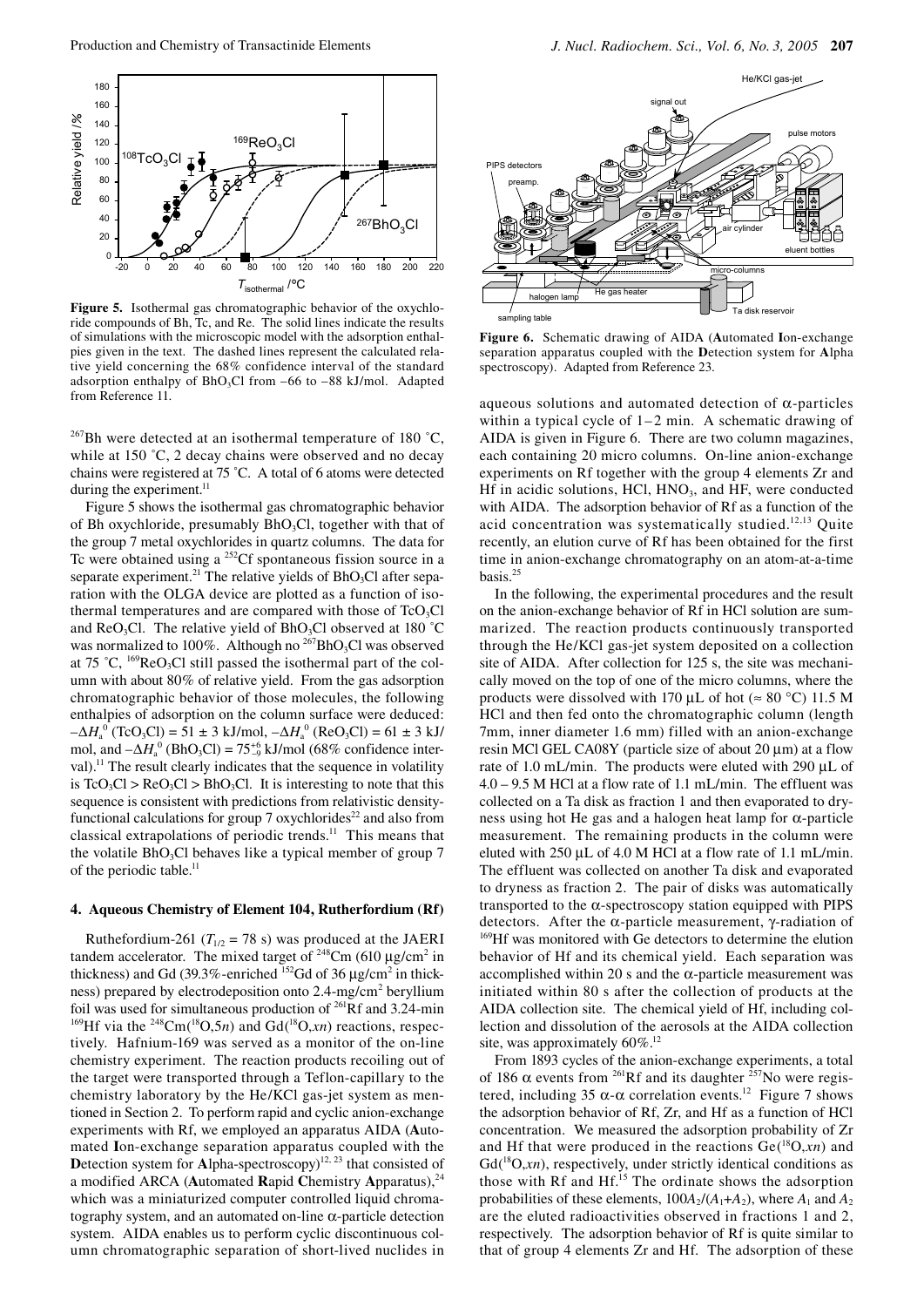

**Figure 7.** Adsorption probability of Rf, Zr, and Hf on the anionexchange resin CA08Y as a function of HCl concentration. Adapted from Reference 12.



**Figure 8.** Adsorption behavior of Rf, Zr, and Hf on the anionexchange resin CA08Y as a function of the initial concentration of HF, [HF]<sub>ini</sub>. Adapted from Reference 13.

elements rapidly increases with increasing HCl concentration higher than 7 M: typical anion-exchange behavior of group 4 elements. This means that anionic chloride complexes of tetravalent Rf, Zr, and Hf are formed above 7 M concentration of  $HCl.<sup>12</sup>$ 

Similar behavior of Rf was also probed with the anionexchange experiment in 8 M HNO<sub>3</sub>. From 217 experiments, a total of 20  $\alpha$  events from <sup>261</sup>Rf and <sup>257</sup>No were observed, including 5 time-correlated  $\alpha$  pairs. It was found that Rf was eluted from the column with  $8$  M HNO<sub>3</sub> as expected for a typical group 4 element.<sup>12</sup> The above results definitely confirm that Rf is an element of group 4.

Unexpected anionic-exchange behavior of Rf in HF solution was observed. The experimental procedures with AIDA are basically the same as those described above and the details are given in Reference 13. From 4226 cycles of the anion-exchange experiments, a total of 266 α events from <sup>261</sup>Rf and its daughter <sup>257</sup>No were registered, including 25 time-correlated α pairs of <sup>261</sup>Rf and <sup>257</sup>No. Figure 8 shows a variation of the adsorption probability of Rf, Zr, and Hf as a function of the initial concentration of HF,  $[HF]_{\text{ini}}$ .<sup>13</sup> Adsorption behavior of Zr was obtained from the experiment using the Ge and Gd mixed target.<sup>13</sup> The adsorption of Zr is fairly equal to that of Hf over a wide range of HF concentrations and steeply decreases with [HF]<sub>ini</sub>, while



**Figure 9.** Distribution coefficients  $(K_d)$  for Rf, Zr, and Hf on the anion-exchange resin CA08Y as a function of the concentration of  $HF_2^-$ . Adapted from References 13 and 23.

that of Rf decreases at much lower  $[HF]_{ini}$ . The lower adsorption of Rf indicates that the fluoride complexation of Rf is weaker than those of Zr and Hf.

The dissociation of HF is expressed as,  $26$ 

$$
H^+ + F^- \rightleftarrows HF \tag{1}
$$

$$
HF + F^- \stackrel{\rightharpoonup}{\leftarrow} HF_2^- \,. \tag{2}
$$

In terms of the dissociation constants  $K_1 = 935 \text{ M}^{-1}$  for Equation (1) and  $K_2 = 3.12 \text{ M}^{-1}$  for Equation (2), above 1 M [HF]<sub>ini</sub>, the concentration of anionic  $HF_2^-$  is more than one order of magnitude higher than that of free F<sup>-</sup>. The  $K_d$  values for Rf, Zr, and Hf are plotted in Figure 9 as a function of the concentration of  $HF_2^-$ ,  $[HF_2^-]$ . The  $K_d$  values for Rf were deduced from the adsorption probability in Figure 8 by assuming that the reaction rates in the fluoride complexation and the anion-exchange process of Rf are as fast as those of the homologues Zr and Hf as described in Reference 13. The  $K_d$  values for Zr and Hf were from the on-line column chromatographic experiments with AIDA. A decrease of  $K_d$  values for these elements with  $[HF_2^-]$ is explained as the displacement of the metal complex from the binding sites of the resin with the counter ion  $HF_2^-$  as,

$$
R_n - MF_{4+n} + n \cdot HF_2^- \stackrel{\text{def}}{\Leftrightarrow} n \cdot R - HF_2 + MF_{4+n}^{n-}
$$
  
(M = Rf, Zr, and Hf), (3)

where R denotes the resin. As shown in Figure 9,  $K_d$  values of these elements decrease linearly with increasing  $[HF_2^-]$  in the  $\log K_d$  vs.  $\log [\text{HF}_2^-]$  plot. It should be noted that the slopes for Zr and Hf are clearly  $-3$  (dashed line), while that for Rf is  $-2$ (solid line). This means that Rf is likely to be present as a hexafluoro complex,  $[RfF_6]^{2-}$  similar to the well known  $[ZrF_6]^2$ <sup>-</sup> and  $[HfF_6]^2$ <sup>-</sup> at lower  $[HF]_{\text{ini}}$ , while Zr and Hf are likely to be present in the form of heptafluoro complexes,  $[ZrF_7]^{3-}$  and  $[HfF_7]^{3-}$  as suggested in References 27 and 28. Activity coefficients of the chemical species involved are not available for higher concentration of HF, and the definite identification of the anionic fluoride complexes is still an open question.

Relativistic density-functional calculations of the electronic structures of hexafluoro complexes ( $[MF_6]^2$ <sup>-</sup>, M=Rf, Zr and Hf) have been performed to evaluate the stability of the complexes. The results of calculations that the sequence in the overlap population between the valence  $d$  orbitals of  $M^{4+}$  and the valence orbitals of F<sup>−</sup> is Zr  $\approx$  Hf > Rf suggest that the Rf complex is less stable than those of Zr and Hf in the  $[MF_6]^{2-}$ structure.<sup>29</sup> Although the calculations qualitatively agree with the experimental results, further theoretical approaches are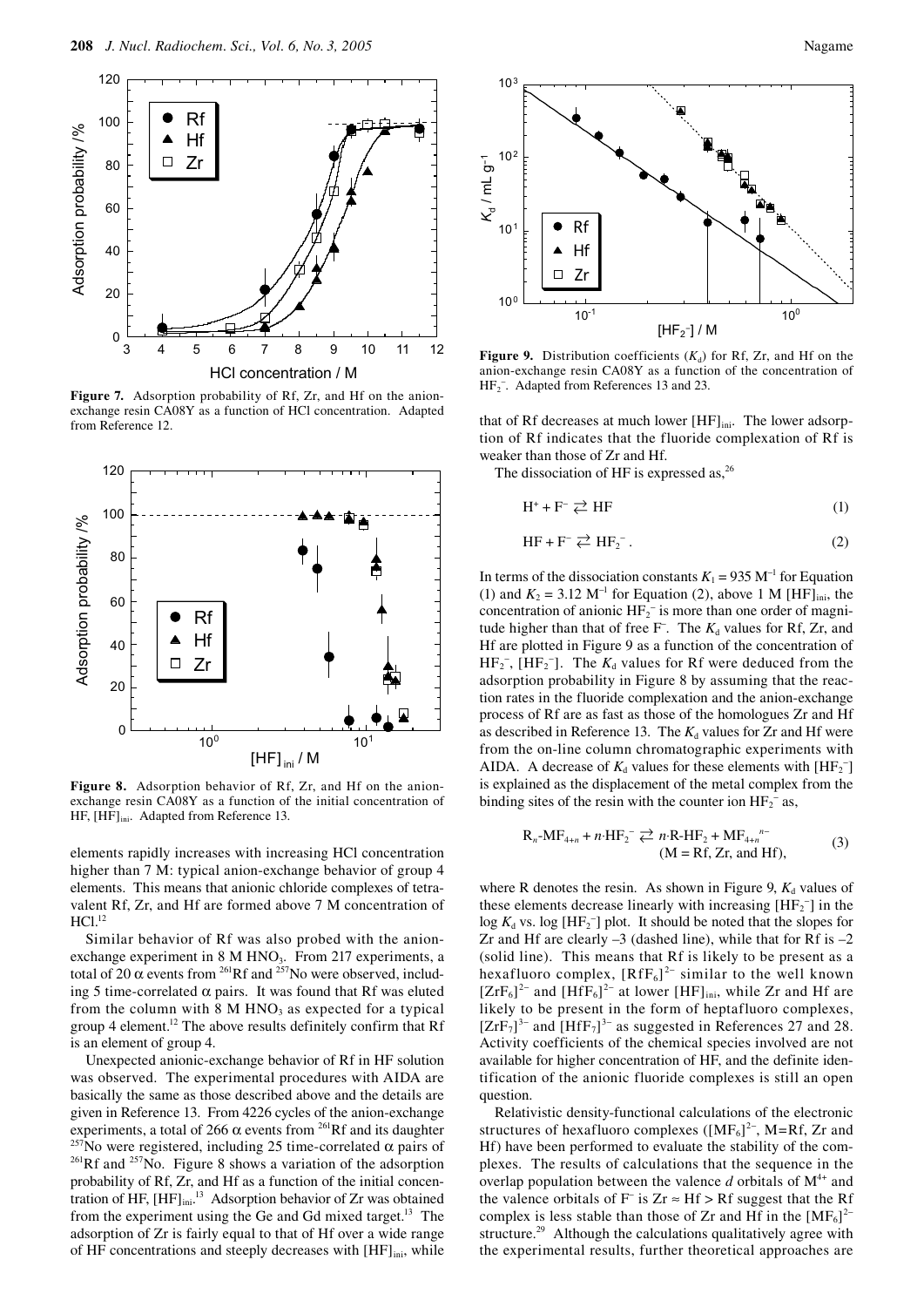Production and Chemistry of Transactinide Elements *J. Nucl. Radiochem. Sci., Vol. 6, No. 3, 2005* **209**

needed to quantitatively understand the present interesting results.

## **5. Summary**

Chemical studies of Bh and Rf on an atom-at-a-time basis gave the following outcomes. Bohrium behaves like a typical member of group 7 of the periodic table and forms a volatile oxychloride, presumably  $BhO_3Cl$ , which is less volatile than those of the lighter homologues Tc and Re. The adsorption behavior of Rf in anion-exchange chromatography is quite similar to that of  $Zr$  and  $Hf$  in  $HNO<sub>3</sub>$  and  $HCl$  solutions, clearly confirming that Rf is an element of group 4. On the other hand, a large difference was observed in the adsorption behavior of Rf on the anion-exchange resin in HF solution, i.e., the fluoride complexation of Rf is much weaker than those of the homologues.

From artistic chemical studies of the transactinide elements performed so far including the results described here, one can place the elements 104 through 108 in their respective group of the periodic table, i.e., Rf, Db, Sg, Bh, and Hs in group 4, 5, 6, 7, and 8, respectively.<sup>2, 7, 30</sup> However, as observed in the fluoride complexation of Rf, unexpected chemical behavior partly caused by relativistic effects would appear in chemical properties of the transactinide elements. To enhance the understanding on chemical properties of the transactinide elements, more systematic experiments as well as quantitative theoretical calculations are required.

**Acknowledgment***.* The author would like to thank his group members in JAERI and all colleagues from RIKEN, Osaka, Niigata, Kanazawa, Tokyo, Tsukuba, Shizuoka, Tokushima, Darmstadt, and Mainz in the Rf experiment at JAERI. The chemical studies on Rf are supported in part by the JAERI-University Collaboration Research Program and by the Program on the Scientific Cooperation between JAERI and GSI in Research and Development in the Field of Ion Beam Application. He is grateful to H. W. Gäggeler for providing him valuable information on the chemical studies of Bh.

## **References**

- (1) G. T. Seaborg, Chem. Eng. News **23**, 2190 (1945).
- (2) *The Chemistry of Superheavy Elements*, ed. M. Schädel, Kluwer Academic Publishers, Dordrecht, 2003.
- (3) Yu. Ts. Oganessian, V. K. Utyonkov, Yu. V. Lobanov, F. Sh. Abdullin, A. N. Polyakov, I. V. Shirokovsky, Yu. S. Tsyganov, G. G. Gulbekian, S. L. Bogomolov, B. N. Gikal, A. N. Mezentsev, S. Iliev, V. G. Subbotin, A. M. Sukhov, A. A. Voinov, G. V. Buklanov, K. Subotic, V. I. Zagrebaev, M. G. Itkis, J. B. Patin, K. J. Moody, J. F. Wild, M. A. Stoyer, N. J. Stoyer, D. A. Shaughnessy, J. M. Kenneally, and R. W. Lougheed, Nucl. Phys. **A734**, 109 (2004).
- (4) Yu. Ts. Oganessian, V. K. Utyonkov, Yu. V. Lobanov, F. Sh. Abdullin, A. N. Polyakov, I. V. Shirokovsky, Yu. S. Tsyganov, G. G. Gulbekian, S. L. Bogomolov, A. N. Mezentsev, S. Iliev, V. G. Subbotin, A. M. Sukhov, A. A. Voinov, G. V. Buklanov, K. Subotic, V. I. Zagrebaev, M. G. Itkis, J. B. Patin, K. J. Moody, J. F. Wild, M. A. Stoyer, N. J. Stoyer, D. A. Shaughnessy, J. M. Kenneally, and R. W. Lougheed, Phys. Rev. C **69**, 021601 (2004).
- (5) B. Fricke and W. Greiner, Phys. Lett. **30B**, 317 (1969).
- (6) P. Pyykkö, Chem. Rev. **88**, 563 (1988).
- (7) V. Pershina, Chem. Rev. **96**, 1977 (1996).
- (8) P. Schwerdtfeger and M. Seth, *Encyclopedia of Computational Chemistry, Vol. 4*, eds. P. von R. Schleyer et al., Wily, New York, 1998, p. 2480.
- (9) J. V. Kratz, *Chemistry of Transactinides*. In: *Handbook of Nuclear Chemistry, Vol. 2, Elements and Isotopes*, eds. A.

Vértes, S. Nagy, Z. Klencsár, Kluwer Academic Publishers, Dordrecht, 2003, p. 323.

- (10) M. Schädel, J. Nucl. Radiochem. Sci. **3**, 113 (2002).
- (11) R. Eichler, W. Brüchle, R. Dressler, Ch. E. Düllmann, B. Eichler, H. W. Gäggeler, K. E. Gregorich, D. C. Hoffman, S. Hübener, D. T. Jost, U. W. Kirbach, C. A. Laue, V. M. Lavanchy, H. Nitsche, J. B. Patin, D. Pluguet, M. Schädel, D. A. Shaughnessy, D. A. Strellis, S. Taut, L. Tobler, Y. S. Tsyganov, A. Türler, A. Vahle, P. A. Wilk, and A. B. Yakushev, Nature **407**, 63 (2000).
- (12) H. Haba, K. Tsukada, M. Asai, S. Goto, A. Toyoshima, I. Nishinaka, K. Akiyama, M. Hirata, S. Ichikawa, Y. Nagame, Y. Shoji, M. Shigekawa, T. Koike, M. Iwasaki, A. Shinohara, T. Kaneko, T. Maruyama, S. Ono, H. Kudo, Y. Oura, K. Sueki, H. Nakahara, M. Sakama, A. Yokoyama, J. V. Kratz, M. Schädel, and W. Brüchle, J. Nucl. Radiochem. Sci. **3**, 143 (2002).
- (13) H. Haba, K. Tsukada, M. Asai, A. Toyoshima, K. Akiyama, I. Nishinaka, M. Hirata, T. Yaita, S. Ichikawa, Y. Nagame, K. Yasuda, Y. Miyamoto, T. Kaneko, S. Goto, S. Ono, T. Hirai, H. Kudo, M. Shigekawa, A. Shinohara, Y. Oura, H. Nakahara, K. Sueki, H. Kikunaga, N. Kinoshita, N. Tsuruga, A. Yokoyama, M. Sakama, S. Enomoto, M. Schädel, W. Brüchle, and J. V. Kratz, J. Am. Chem. Soc. **126**, 5219 (2004).
- (14) Y. Nagame, M. Asai, H. Haba, S. Goto, K. Tsukada, I. Nishinaka, K. Nishio, S. Ichikawa, A. Toyoshima, K. Akiyama, H. Nakahara, M. Sakama, M. Schädel, J. V. Kratz, H. W. Gäggeler, and A. Türler, J. Nucl. Radiochem. Sci. **3**, 85 (2002).
- (15) J. V. Kratz, M. K. Gober, H. P. Zimmermann, M. Schädel, W. Brüchle, E. Shimpf, K. E. Gregorich, A. Türler, N. J. Hannink, K. R. Czerwinski, B. Kadkhodayan, D. M. Lee, M. J. Nurmia, D. C. Hoffman, H. W. Gäggeler, D. Jost, J. Kovacs, U. W. Scherer, and A. Weber, Phys. Rev. C **45**, 1064 (1992).
- (16) A. Türler, R. Dressler, B. Eichler, H. W. Gäggeler, D. T. Jost, M. Schädel, W. Brüchle, K. E. Gregorich, N. Trautmann, and S. Taut, Phys. Rev. C **57**, 1648 (1998).
- (17) P. A. Wilk, K. E. Gregorich, A. Türler, C. A. Laue, R. Eichler, V. Ninov, J. L. Adams, U. W. Kirbach, M. R. Lane, D. M. Lee, J. B. Patin, D. A. Shaughnessy, D. A. Strellis, H. Nitsche, and D. C. Hoffman, Phys. Rev. Lett. **85**, 2697 (2000).
- (18) A. Türler, Ch. E. Düllmann, H. W. Gäggeler, U. W. Kirbach, A. B. Yakushev, M. Schädel, W. Brüchle, R. Dressler, K. Eberhardt, B. Eichler, R. Eichler, T. N. Ginter, F. Glaus, K. E. Gregorich, D. C. Hoffman, E. Jäger, D. T. Jost, D. M. Lee, H. Nitsche, J. B. Patin, V. Pershina, D. Piguet, Z. Qin, B. Schausten, E. Shimpf, H.–J. Schött, S. Soverna, R. Sudowe, P. Thörle, S. N. Timokhin, N. Trautmann, A. Vahle, G. Wirth, and P. M. Zielinski, Eur. Phys. J. A **17**, 505 (2003).
- (19) Yu. Ts. Oganessian, A. V. Yeremin, G. G. Gulbekian, S. L. Bogomolov, V. I. Chepigin, B. N. Gikal, V. A. Gorshkov, M. G. Itkis, A. P. Kabachenko, V. B. Kutner, A. Yu. Lavrentev, O. N. Malyshev, A. G. Popeko, J. Rohác, R. N. Sagaidak, S. Hofmann, G. Münzenberg, M. Veselsky, S. Saro, N. Iwase, and K. Morita, Eur. Phys. J. A **5**, 63 (1999); Yu. Ts. Oganessian, A. V. Yeremin, A. G. Popeko, O. N. Malyshev, A. V. Belozerov, G. V. Buklanov, M. L. Chelnokov, V. I. Chepigin, V. A. Gorshkov, S. Hofmann, M. G. Itkis, A. P. Kabachenko, B. Kindler, G. Münzenberg, R. N. Sagaidak, S. Saro, H.-J. Schött, B. Streicher, A. V. Shutov, A. I. Svirikhin, and G. K. Vostokin, Eur. Phys. J. A **19**, 3 (2004).
- (20) H. W. Gäggeler, D. T. Jost, U. Baltensperger, A. Weber, J. Kovacs, D. Vermeulen, and A. Türler, Nucl. Instr. Methods A **309**, 201 (1991).
- (21) R. Eichler, B. Eichler, H. W. Gäggeler, D. T. Jost, D.